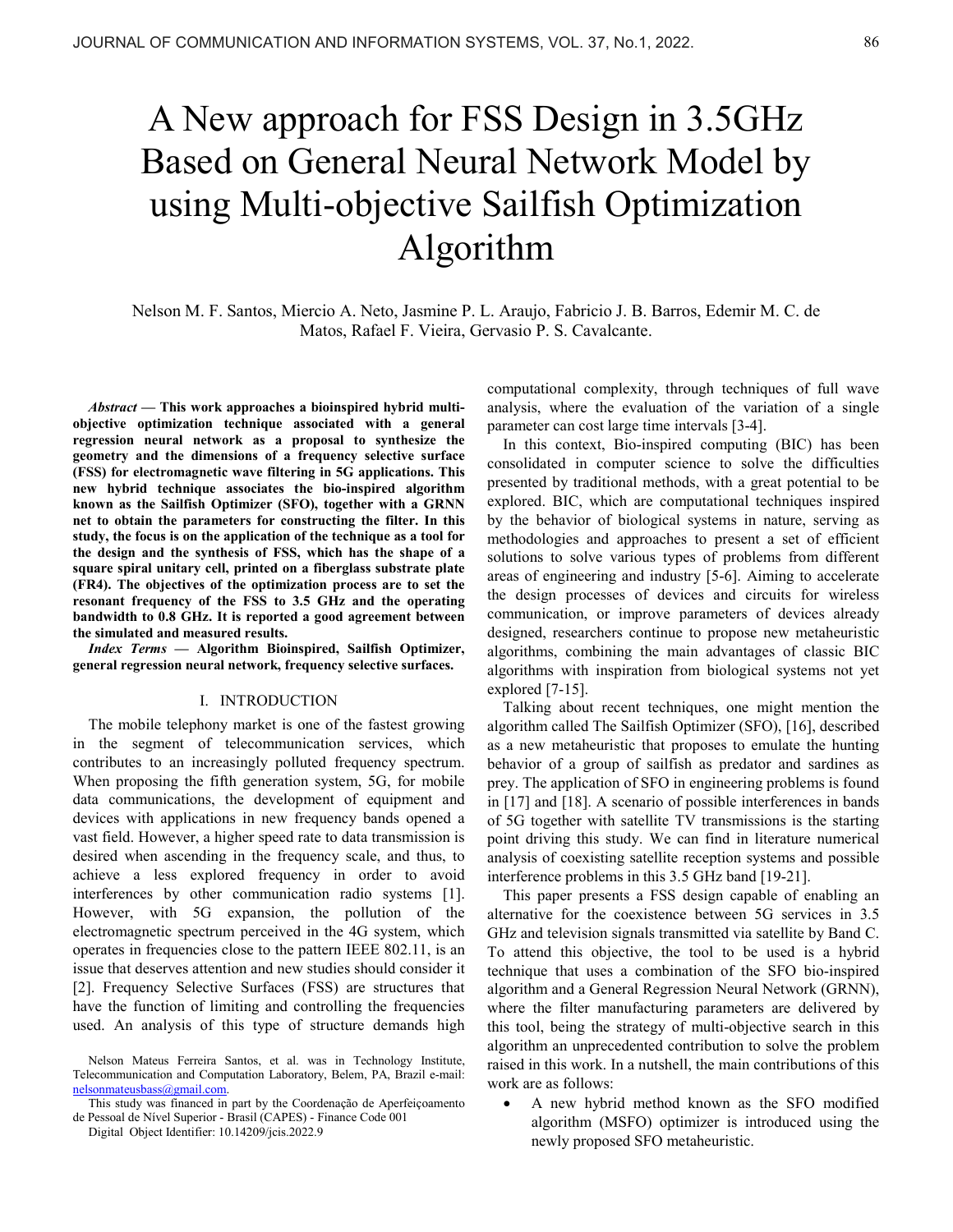• The main contribution is the application of this methodology as a strategy for finding multi-objective solutions for these types of problems, using PSO+GRNN.

The following sections are elaborated as follows: the 2nd is dedicated to the use of GRNN; the 3rd is detailed the Sailfish algorithm; 4th presents the hybrid model using the two computational tools applied to search for solutions; 5rd presents the manufactured framework and measured results; and 6th part contains the conclusions.

# II. NEURAL NETWORK APLIED TO FSS

GRNNs are based on non-parametric estimation, being a neural network derived from radial basis neural network, and have the advantage of using only part of the data to train the network, ensuring fast learning [22-23].

The network architecture in this study has four input nodes with the training parameters that describe the FSS project variables delivering two output nodes. The network has two input and output neurons and with the training data 121 hidden layers and two output layers were obtained, being used a Gaussian activation function in the hidden layer. The input nodes represent the chosen filter construction variables, being the periodicity of the cell (T), the spiral side (L), the relative permittivity of the substrate material  $(\varepsilon_r)$ , and the height of the substrate (h). Fig. 1 illustrates the variables in the unit cell.



In the last layer, two vectors of dependent variables are delivered, where the resonance frequency  $(F_c)$  and bandwidth (BW) are the desired vectors and consequences of the iteration of the independent variables of the training layer. The input (x) and output (y) parameters are represented by the following vectors:

$$
x = [T, L, \varepsilon_r, h]^t
$$
  
\n
$$
y = [F_c, BW]^t
$$
\n(1)  
\n(2)

The network is taught to deliver the bandwidth and center frequency results through the database of periodicity values, square spiral side, substrate height and material permittivity. This learning creates conditions to obtain characteristics to help in the design of the FSS unit cell. The values of these parameters are shown in Table I.

| I ABLE I FSS PAKAME I EKS       |                       |
|---------------------------------|-----------------------|
| <b>FSS PARAMETERS</b>           | VALUE                 |
| Array Periodicity (mm)          | Tx=Ty= [20:1:30]      |
| Square loop dimensions (mm)     | $L=[18:1:28]$         |
| Loop width (mm)                 | $W=1$                 |
| Substrate height (mm)           | $h = 1,57$            |
| Substrate relative permittivity | $\varepsilon_r$ = 4,4 |

TABLE I FSS PARAMETERS

From the data available in Table I, the calculations of the electromagnetic properties of the prototype are performed through computer simulations in the CST Microwave Studio ® software where the Finite Integral Technique (FIT) was defined to perform these calculations.

### III. THE SAILFISH OPTIMIZER

*SFO* is an algorithm based on the behavior of the group of sailfish when hunting sardines  $[16]$ . It describes the use of two groups of populations, the prey and the predator, and thus it is possible to simulate the hunting behavior of a group and how it sets an alternating strategy in attacking predators. The following steps describe how the code works.

## *A. Initialization*

The algorithm assumes each sailfish  $(SF_{m,d})$  and each sardine  $(S_{n,d})$  as a possible candidate for the solution that meets the objective function, being random the generation of the two populations and the assignment of the position to each solution in the search space according to the iteration.

lution in the search space according to the iteration.<br>The matrices representing the positions of the sailfishes and sardines as possible solutions in the search space are:

$$
SF_{position} = \begin{bmatrix} SF_{1,1} & SF_{1,2} & \dots & SF_{1,d} \\ SF_{2,1} & SF_{2,2} & \dots & SF_{2,d} \\ \vdots & \vdots & \vdots & \vdots \\ SF_{m,1} & SF_{m,2} & \dots & SF_{m,d} \end{bmatrix}
$$
 (3)

$$
S_{position} = \begin{bmatrix} S_{1,1} & S_{1,2} & \dots & S_{1,d} \\ S_{2,1} & S_{2,2} & \dots & S_{2,d} \\ \vdots & \vdots & \vdots & \vdots \\ S_{n,1} & S_{n,2} & \dots & S_{n,d} \end{bmatrix}
$$
 (4)

 $m$  is the number of sailfish,  $n$  is the number of sardines and  $d$ is the number of variables. The idea is to understand that the sailfish position is the factor that carries more importance in the solution search (prey hunting), and the position of the sardine can favor the consummation of the solution choice. Then, the aptitude of each sailfish and sardine are obtained by calculating the fitness function and computed in a matrix.

$$
f(sailfish) = f(SF_1, SF_2, SF_3, ..., SF_m)
$$
 (5)  

$$
f(sardine) = f(S_1, S_2, S_3, ..., S_n)
$$
 (6)

The following matrices represent the weights of each solution of both the sailfish and the sardines. This has importance in evaluating the best positioning of both. best positioning

$$
SF_{fitness} = \begin{bmatrix} f(SF_{1,1} & SF_{1,2} & \dots & SF_{1,d}) \\ f(SF_{2,1} & SF_{2,2} & \dots & SF_{2,d}) \\ \vdots & \vdots & \vdots & \vdots \\ f(SF_{m,1} & SF_{m,2} & \dots & SF_{m,d}) \end{bmatrix} = \begin{bmatrix} F_{SF_1} \\ F_{SF_2} \\ \vdots \\ F_{SF_m} \end{bmatrix} \quad (7)
$$

$$
S_{fitness} = \begin{bmatrix} f(S_{1,1} & S_{1,2} & \dots & S_{1,d}) \\ f(S_{2,1} & S_{2,2} & \dots & S_{2,d}) \\ \vdots & \vdots & \vdots & \vdots \\ f(S_{m,1} & S_{m,2} & \dots & S_{m,d}) \end{bmatrix} = \begin{bmatrix} F_{S_1} \\ F_{S_2} \\ \vdots \\ F_{S_m} \end{bmatrix} \quad (8)
$$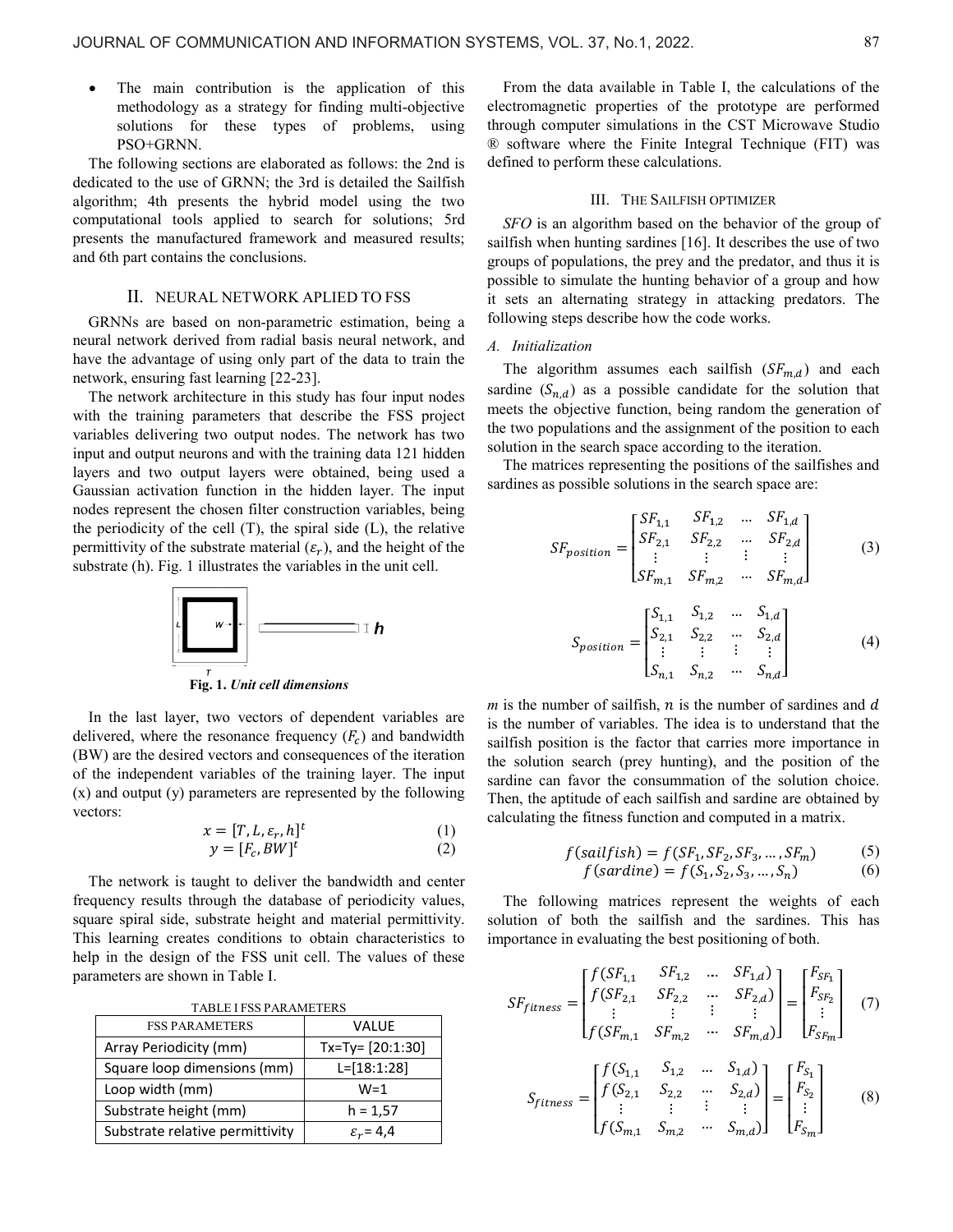### *B. Elitism*

*SFO* performs an elite selection of the best positions, in other words, it keeps the sailfish best position, in other words, it keeps the best position of the sailfish and the injured sardines after the attack, keeping it unchanged for a next generation and avoiding waste of good solutions. The elite position of the sailfish and the injured sardine have the highest fitness function at the i-th iteration, and are called  $X_{elite\_SF}^i$  and  $X_{in\,jured_S}^i$ , respectively.

## *C. Hunting strategy and prey capture*

The effectiveness of a group of sailfish attack is benefited by the strategy of alternating attack among members of a group. It is the execution of the exploration phase, where it is made the search for viable solutions over a large part of the search space, which evolves and refines the search to a smaller radius. Finally, the sailfish updates its position within a sphere created around the best solution, and this update is adjusted as follows:

$$
X_{new_{SF}}^i = X_{elite\_SF}^i - \lambda_i \times \left( rand(0,1) \times \left( \frac{X_{elite\_SF}^i + X_{injured\_S}^i}{2} \right) - X_{old\_SF}^i \right) \tag{9}
$$

In the Equation (5) the new position of the sailfish takes into account its old position  $(X_{old\_SF}^i)$ , the best stored positions that are the result from the elitism process  $(X_{elite\_SF}^i$  and  $X_{injured\_S}^i$ , a random number from 0 to 1  $(rand(0,1))$  and a coefficient generated in each iteration  $(\lambda_i)$ .

To emulate a process of losing energy from the prey with each attack, each sardine updates its position relative to the current best position of the sailfish and the strength of the attack in each iteration. In the algorithm this update is defined as follows:

$$
X_{new\_S}^i = r \times \left(X_{elite\_SF}^i - X_{old\_S}^i + AP\right) \tag{10}
$$

r is a random number from 0 to 1 and  $AP$  shows the amount of power of the sailfish attack at each iteration.

## IV. THE HYBRID OPTIMIZER BASED ON SAILFISH MULTIOBJECTIVE ALGORITHM AND GENERAL REGRESSION NEURAL NETWORKS

Firstly, the generalized regression neural network was developed using the simulated data obtained through CST ®. This type of neural network is composed by a radial basis layer and a special linear layer. It differs from another neural networks which use sigmoidal functions.

This neural network represents the objective function F(.) of the hybrid optimization that must calculate bandwidth and frequency related with the following inputs: T and L.

## *A. The Modified Sailfish Optimizer for FSS design*

The multi-objective optimization calculate more than one objective and the result is a trade off between the objectives. It was added to the Sailfish optimizer through Weighted Sum Method. The weight of an objective is chosen in proportion to the relative importance of the objective. This method uses the scalarization of a set of objectives into a single objective by adding each objective pre-multiplied by a user supplied weight

[24].

In the SFO modified algorithm (MSFO), a neural network of radial basis function is run. The goal is to train the neural with set of input values T and L, and with output F and B. This network generated after training will be used in the fitness function to calculate F and B with the input of the population of sailfish and sardines representing T and L. The Pareto front is set by the decision maker.

The next step is to generate the position of sailfish and sardines, they are generated randomly. The result of each most internal iteration is the updated position of each sailfish related to an injured sardine and the elite sailfish. It must be cited that the updating position of sardine is then accomplished by selected sardine and elite sailfish depending on the power of sailfish attack.

All the time that that the process of updating the position of sailfish and sardines happened, they are evaluated by the fitness function. If any of the sardines become with best fitness function result than any other sailfish, the sailfish updates its position to this related sardine. Moreover, the position of elite sailfish and the injured sardine will be updated in each iteration of the algorithm. These steps are repeated in an iterative manner until the end of criterion is satisfied, i.e., Pareto front number is achieved. The best sailfish population is returned related to the Pareto number front.

#### V. COMPUTATIONAL AND EXPERIMENTAL RESULTS

Fig. 2 and Fig. 3 show the generalization capability of this network that has been implemented.



Fig. 2. *Response of the GRNN to the Resonance Frequency of the FSS under study*



Fig. 3. *Response of the GRNN to the Bandwidth of the FSS under study*

The computational time to generate data plotted in Fig. 2 and Fig. 3 was about 41.64 seconds. Computer configuration follows: Intel(R) Core(TM)  $i7-5500U$  CPU @ 2.40GHz 2.40 GHz RAM: 12,0 GB. With the progress of the iterations of the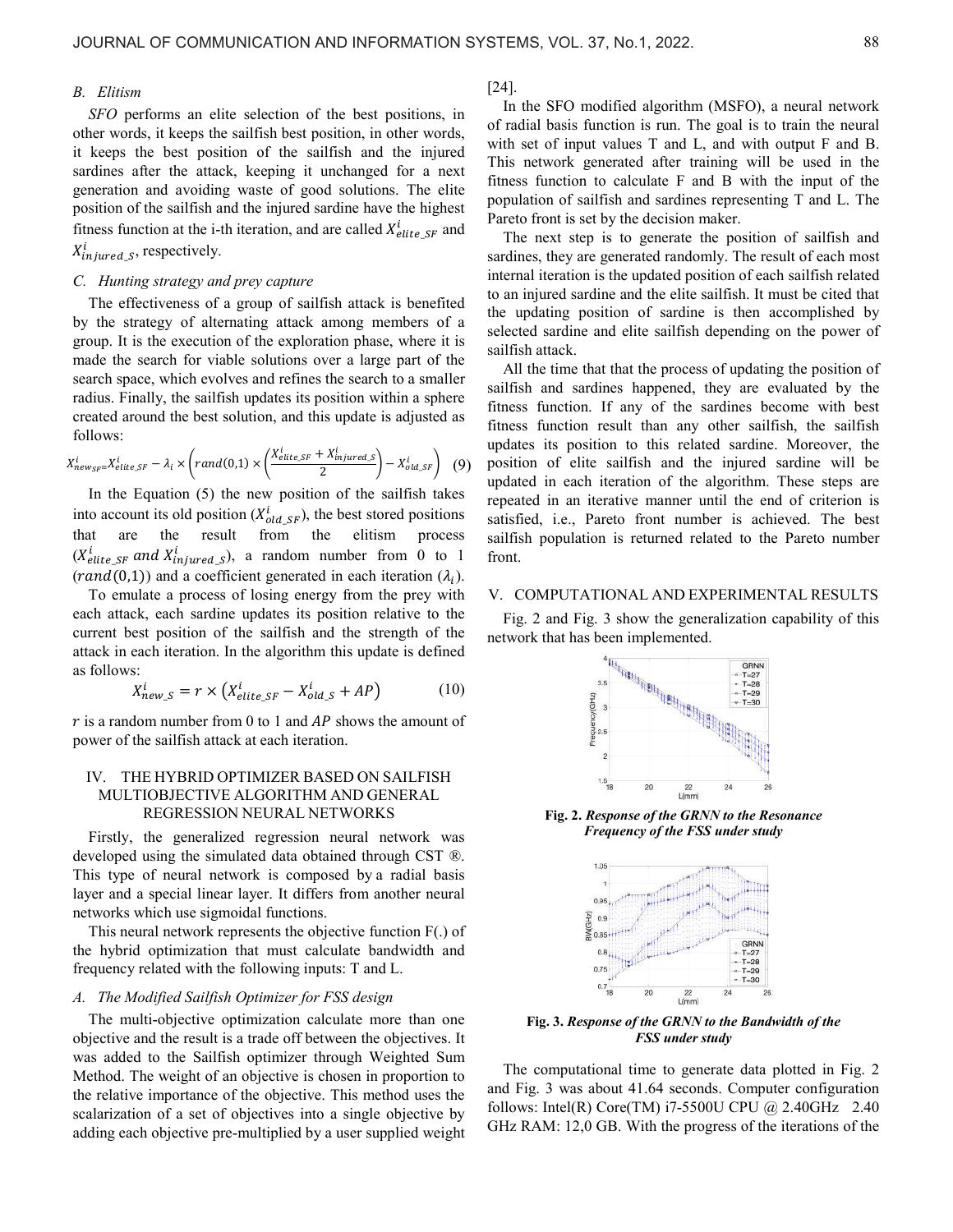code execution, an example of the search for these solution candidates can be seen in Fig. 4. The point identified with a circle located further to the left is the worst solution candidate, while the best solution is identified with a square and the other candidates are represented by asterisks, where the best performing solution is close to the coordinates with the desired objectives ( $F_r = 3.5$  GHz and  $WB = 0.8$  GHz).



Fig. 4. *Domination relationship of the cost function problem*

The Fig. 5 illustrates the solution after 500 iterations, and for each iteration the sets of possible solutions make up the Pareto front, where they consequently constitute a region of interest, where the algorithm proceeds by searching for a better solution.

Following the analys is we observe in Fig. 5 the evolution of the solution pattern for this structure, where we see a sharp decline in the value of the cost function over the iterations, where we have the solid line with the average fitness rate, while the dashed line shows each individual solution over the iterations.



The use of GRNN+MSFO, delivers a feasible solution with the already optimized structure parameters, which are:  $T_x = 30$  mm,  $L = 20,46$  mm,  $W = 1$  mm,  $h_s = 1,57$  mm e  $\varepsilon_r = 4.4$ . With these values the filter was built on the FR-4 plate with dimensions of 200 mm x 200 mm and subjected to measurements for validation purposes.

These measurements were made with an Agilent E5071C twork analyzer, in conjunction with two SAS-571 horn network analyzer, in conjunction with two SAS antennas operating in a range from 0.7 to 18 GHz, as shown in Fig. 6. Then Fig. 7 illustrates a comparison of the results optimized with the hybrid GRNN+MSFO technique, together with the results from the CST full-wave software plus those obtained from the measurements.



Fig. 7. *Transmission coefficient of FSS with square loop elements, square algorithm. optimized using SFO algorithm*

The data presented in Fig. 7 show good agreement between preliminary code and measured results, given the filtering of the resonant frequency at 3.5 GHz.

## VI. CONCLUSION

**Example 19 Example 19 Example 19 Example 19 Example 19 Example 19 Example 19 Example 19 Example 19 Example 19 Example 19 Example 19 Example 19 Example 19 Example 19 Example 19 Example 19** VI. CONCLUSION<br>In this work, was developed a hybrid bioinspired multiobjective technique combining a GRNN network and a MSFO optimization algorithm. The technique was applied to optimize the unit cell of an FSS, with the element shaped as a square spiral, for microwave filtering applications. The technique has been shown to be fast and accurate, contributing as a new application of SFO as a multi-objective, as a solution to this application of SFO as a multi-objective, as a solution to this type of proposal and also as a viable tool for the development of broadcast circuits, including planar FSS. The preliminary results show the robustness of the code and with this it is results show the robustness of the code and with this it is possible to observe agreement in the results obtained for the desired resonance and bandwidth in an FSS, thus making the prototype viable as an alternative for the coexistence between 5G systems and television signals transmitted via satellite in C<br>Band. A good agreement between them was observed, Band. A good agreement between them was observed, validating the proposed optimization technique.

For future studies, we can apply this methodology to different engineering problems, making a comparison with the use of other metaheuristic algorithms for multi-objective solutions.

#### ACKNOWLEDGMENT

This study was financed partly by the Coordenação de ACKNOWLEDGMENT<br>This study was financed partly by the Coordenação de<br>Aperfeiçoamento de Pessoal de Nível Superior – Brasil (CAPES) - Finance Code 001. Nelson M. F. Santos would like to thank the Computation and Telecommunications Laboratory  $(ICT - UFPa)$ , the National Institute of Science and Technology (INCT – CST), and the Electrical Engineering Post-Graduation Program at Federal University of Pará (UFPa – PPGEE) for its financial support.